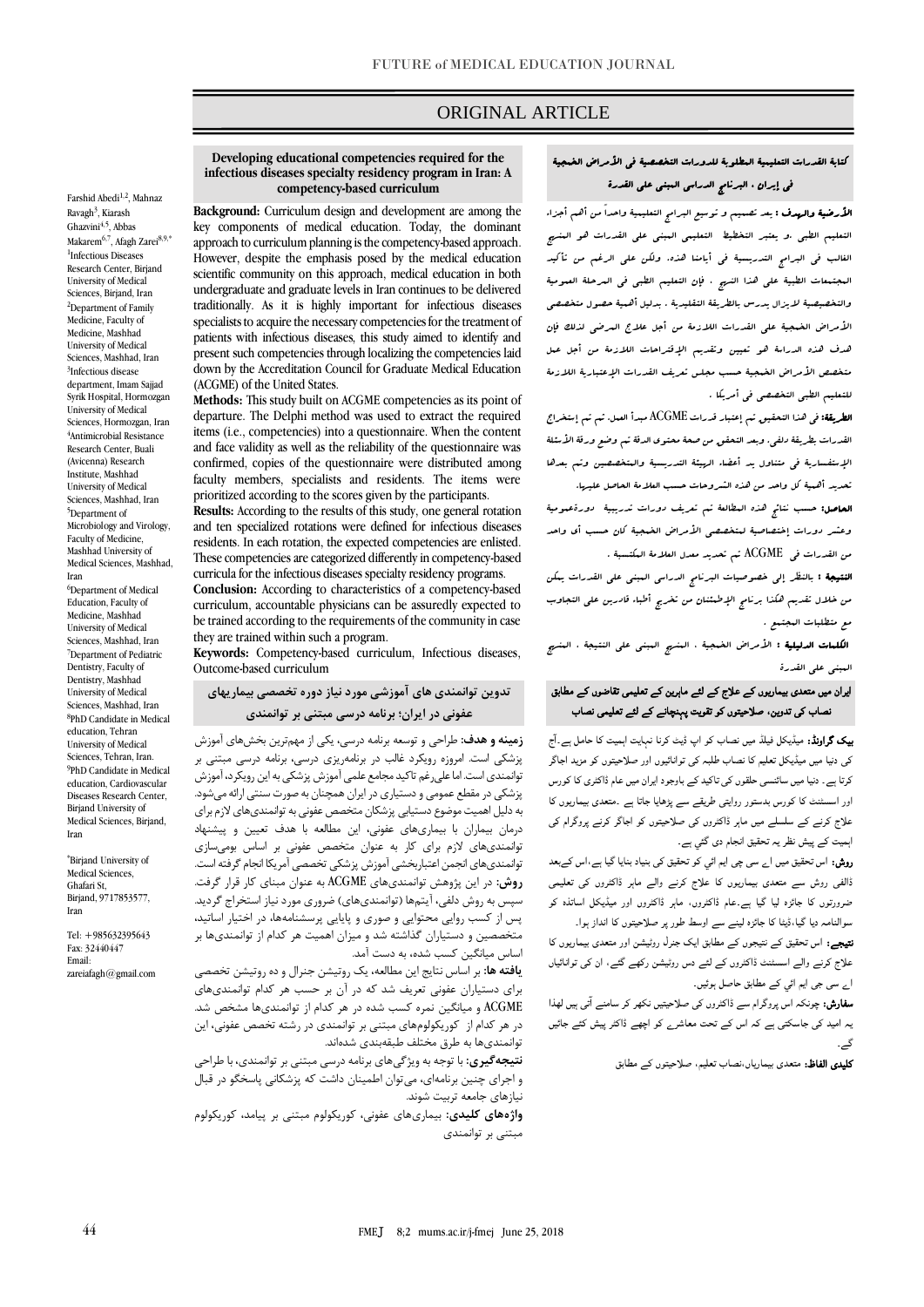### **INTRODUCTION METHODS**

The curriculum is all that happens during an educational course, that is, what an aim is trained via what strategies and methods, in what kind of an environment, under what circumstances, and how students' learning is assured (1). Curriculum design and development are among the key components of medical education. Clearly, careful planning is essential for success in teaching and learning (2).

Medical education is no longer aimed to allocate similar attention to all the medical contents but is today expected to be responsive to the needs of the community (3). Accordingly, the highlighted approach today is the competency-based curriculum, which is the platform for delivering medical education in many centers worldwide (2).

In this approach, the curriculum focuses on the services needed by the people of the community (demand-driven), which ultimately leads to desirable changes in health care issues (3). Competency is a dynamic and developing concept and is a basis for practice and learning. Each competency comprises of the elements of knowledge, attitude and skills, where a set of these competencies forms the basis of larger competencies (4). There are four characteristics that distinguish these types of programs from the traditional educational programs, including emphasis on program outcomes, emphasis on competencies as the guiding principles of other components of the program, lack of emphasis on time in these programs, and increased emphasis on student-centeredness in these programs (3, 5).

Despite the emphasis of medical education communities on this approach and the movement of most universities of medical sciences across the world towards it, medical education in undergraduate and graduate levels in Iran is still delivered traditionally (6). On the other hand, infectious diseases remain the most important cause of mortality and morbidity (7). Increased threats of infectious diseases, such as the AIDS, SARS, and the influenza, as well as increased drug resistance and emerging diseases in every part of the world have led medicine and public health to continue to be globalized. Therefore, physicians need to learn about determinants of health and disease, including socioeconomic and geopolitical contributors and bilateral cultural interactions as well as numerous other issues. This, along with increasing population growth and transaction of products, services and information between countries and continents have had a significant impact on health and health care across the world (6). This role is especially important for infectious diseases specialists in Iran.

As it is highly important for infectious diseases specialists to acquire the necessary competencies for the treatment of patients with different diseases in this changing world, and as it is vital to develop a curriculum based on competencies required for globalization, this study aimed to identify and present the competencies required by an infectious diseases specialist through localizing the competencies laid down by the Accreditation Council for Graduate Medical Education (ACGME) of the United States.

This research is a quantitative study of survey type using the Delphi Needs Assessment Technique. In this study, the ACGME competencies were built on as the basis, and a list of essential competencies for training in the infectious diseases course was defined.

According to ACGME, the required competencies are in six areas: (a) Patient Care and Procedural Skills, (b) medical knowledge, (c) Practice-Based Learning and Improvement, (d) Interpersonal and Communication Skills, (e) professionalism, and (f) Systems-Based Practice. Through a library review of the infectious diseases residency specialty curricula of the University of Emory, University of California, McMaster University of Canada, Santo Thomas in the Philippines, and the Royal College of London, England, the expected competencies from an infectious diseases specialist were extracted. The requirements were formulated in a preliminary questionnaire, which was subsequently given to 15 specialists of infectious diseases and pediatric infectious diseases, microbiologists, and supervisors of the Infectious Disease Control Committees in Mashhad-based hospitals in order to assess the expected competencies as a field study. In addition to the items laid in the questionnaire, their supplementary comments were also acquired via openended questions.

At this stage, the inclusion criteria were all infectious diseases specialists and pediatric infectious diseases specialists (faculty and non-faculty staff), microbiologists, and supervisors of infectious disease control committees in hospitals affiliated with Mashhad University of Medical Sciences. Exclusion criteria involved unwillingness to participate in this study. In total, at this stage, 15 people responded to the questionnaire. After reviewing and completing the competencies obtained at this stage, the final questionnaire was devised. Its content validity was assessed using the Waltz & Bausell's approach, whereby the views of 15 infectious diseases specialists (12 faculty and 3 non-faculty specialists) and 3 infectious diseases residents were enquired about the clarity, simplicity and relevance of the items on a 4-point Likert scale. Content Validity Index was obtained for every item, and the item was eliminated if the coefficient was below 0.79. Also, to assess the face validity of the questionnaire, the participants were asked to determine the importance of each item on a 5-point Likert scale. Items with impact coefficients below 1.5 were excluded from the questionnaire. The reliability of the questionnaire using Cronbach's alpha coefficient was 0.90.

In the final stage, a questionnaire containing 234 items was extracted in order to assess the importance of the competencies needed for instruction in the infectious diseases specialty course. The scoring criterion for this questionnaire was based on a 10-point Likert scale where a high priority competency was scored 10, while a low priority competency was scored 1. The questionnaire was sent to the faculty members of different universities and cities across the country. The inclusion criteria for those who completed the checklist at this stage comprised of all infectious specialists, including faculty and non-faculty members, as well as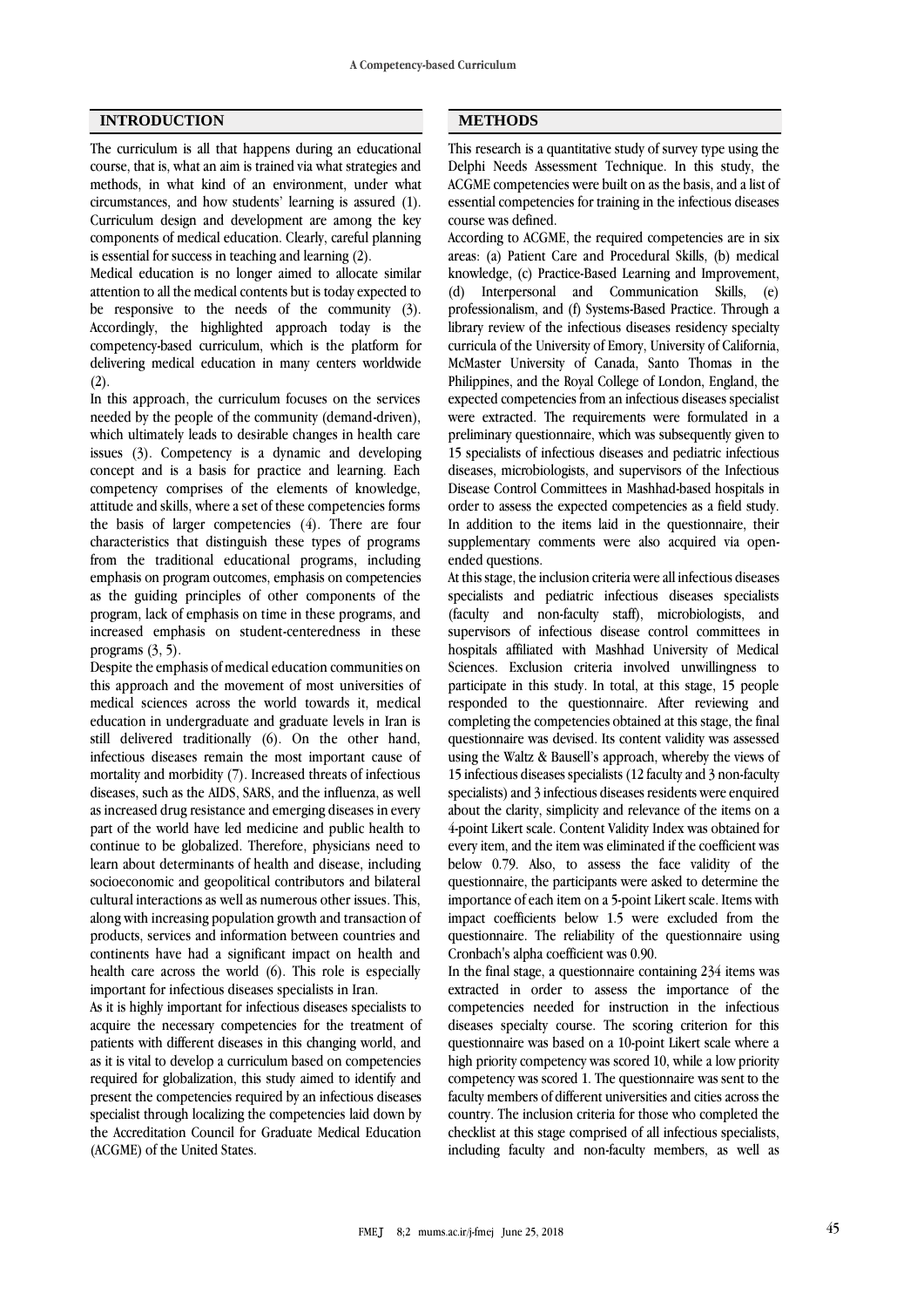infectious diseases Exclusion criterion at this stage was disagreement to participate in the study.

At the end, the questionnaire was completed by 28 faculty members from medical sciences universities of Tehran, Mashhad, Birjand, Kermanshah, Kashan, Hamadan, Arak, Kurdistan, Sistan and Baluchestan, Khuzestan, Kerman, Babol, and Bandar Abbas; 15 infectious diseases specialists in Tehran, Mashhad, Shiraz, Gorgan, Chalus, Bandar Genaveh, Ilam, Boukan, Torbat Jam, Torbat Heydarieh, Bardesakan, and Neyshabur; and 12 infectious diseases residents in Mashhad, Kermanshah, and Kashan.

The collected data was analyzed in Excel 2013 software. As the scientific rank of the participants differed, coefficients were considered for their opinions. In this way, an opinion by a professor was multiplied by 4, whereas those of an associate professor, and an assistant professor or a specialist with over 10 years of tenure were multiplied by 3 or 2.5 respectively. The coefficients for an assistant professor or a specialist with less than 10 years of tenure was 2, and that of residents was 1. In this way, the average score given by 55 individuals was computed for each item whereupon the competencies were prioritized. In the next step, on the experts' panel, general and specialized competencies were categorized according to the competencies obtained.

## **RESULTS**

Based on the results of this study, a total of 216 competencies were extracted as essential for training infectious diseases assistants. Of these competencies, 126 were categorized under one general rotation and 90 competencies under ten specialized rotations. These competencies are defined based on ACGME six–competency model in each rotation.

According to the results, a general rotation was defined for infectious diseases assistants for which the competencies were defined according to each competency contained in ACGME. The number of required competencies is determined based on the mean score assigned to them and based on the ACGME model in the general rotation (table 1). In the medical knowledge domain, from among the 22 competencies, specialized knowledge concerning patients with the sepsis syndrome and fever and rash with unknown cause gained the highest score (21.59 and 21.13) and medical knowledge in the field of infection of travelers and eye infections had the lowest scores, respectively (17.33 and 16.5).

domain, 21 competencies in the hospitalization ward, 7 competencies in the outpatient department, and 14 competencies in the procedures ward were obtained with the mean scores of 19.63, 20.64 and 19.05, respectively. Among the competencies of the hospitalization ward, differential diagnoses according to the patient's problem and getting accurate, comprehensive, biography that is relevant to the patient's problem with the mean scores of 21.85 and 21.7, respectively, had the greatest importance, whilst chronological organization of signs, possible exposures, risk factors, and previous treatments and diagnosis of the psychological context of certain chronic infectious diseases, such as AIDS and viral hepatitis with the mean scores of 17.65 and 17.47, respectively, were the least important. In the outpatient department, obtaining a proper biography and completing a full examination at the clinic and monitoring the patient during the visit and follow-up on future visits, with averages of 21.02 and 20.02, respectively, were of the highest importance; in the procedures department, the competency of performing spinal cord puncture scoring 21.37 was of the highest significance, while CV-line fitting scoring 14.92 was of the least importance.

In the practice-based learning and improvement domain, nine competencies were extracted, including the "belief and skill of teaching the patient and his/her family", "identifying and designing one's own strengths and weaknesses at the end of each rotation", "updating knowledge and skills", "using modern information technologies for educational purposes", "belief in and skill of training students and other individuals in the care team", "identifying and applying proper learning activities", "applying evidence-based medicine approach", "belief in and skill of training faculties in other wards as well as other physicians about infection control", and" systematic analysis, application of quality and performance improvement methods" with mean scores of 19.9, 19.4, 19.19, 19.18, 19.13, 19.13, 19, 18.84, and 17.73, respectively.

Also, in the "interpersonal and communication skills" domain, the competencies of concise and useful introduction of the patient and examination skill according to the patient's mental and psychological status are respectively the most important (21.7 and 21.5), while the competencies of working effectively with other professionals to prevent, negotiate, and resolve inter-professional disputes and striving to increase public information through media are the least important with 18.26 and 17.85 mean scores,

| Table 1. Frequency distribution and mean ratings of the essential competencies for infectious diseases assistants in<br>different areas in the general rotation |                        |                 |  |  |  |  |
|-----------------------------------------------------------------------------------------------------------------------------------------------------------------|------------------------|-----------------|--|--|--|--|
| Domain                                                                                                                                                          | Number of competencies | Mean rate score |  |  |  |  |
| Medical knowledge                                                                                                                                               | 22                     | 19.77           |  |  |  |  |
| Patient care                                                                                                                                                    | 42                     | 19.61           |  |  |  |  |
| Practice-based learning and improvement                                                                                                                         | 9                      | 19.07           |  |  |  |  |
| Interpersonal and communication skills                                                                                                                          | 21                     | 19.61           |  |  |  |  |
| System-based practice                                                                                                                                           | 20                     | 17.93           |  |  |  |  |
| Professionalism                                                                                                                                                 | 12                     | 19.84           |  |  |  |  |

Also, according to the results of this study, in the patient care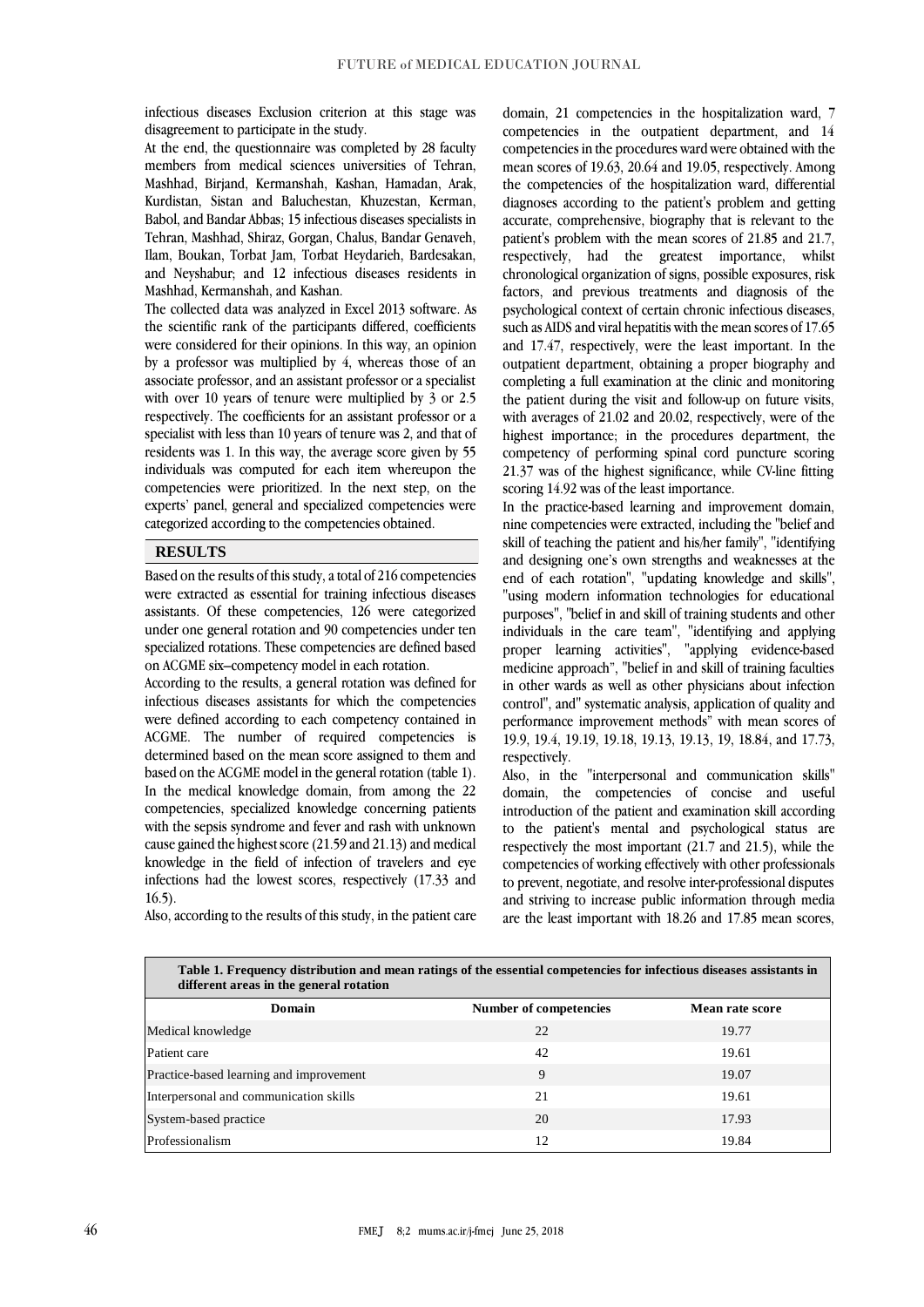| Table 2. Distribution of the competencies necessary for infectious diseases assistants in different domains in<br>different rotations |                      |              |                                               |                                                 |                          |                 |  |  |
|---------------------------------------------------------------------------------------------------------------------------------------|----------------------|--------------|-----------------------------------------------|-------------------------------------------------|--------------------------|-----------------|--|--|
| Competency<br><b>Rotation</b><br>domain                                                                                               | knowledge<br>Medical | Patient care | Practice-based<br>improvement<br>learning and | communication<br>Interpersonal<br>skills<br>and | System-based<br>practice | Professionalism |  |  |
| Infection control                                                                                                                     | 12                   | 22           | 9                                             | 21                                              | 20                       | 12              |  |  |
| Epidemiology of infections in society                                                                                                 | 12                   | 22           | 9                                             | 21                                              | 20                       | 12              |  |  |
| Microbiology                                                                                                                          | 14                   | 22           | 9                                             | 21                                              | 20                       | 12              |  |  |
| Hospital infections                                                                                                                   | 6                    | 23           | 9                                             | 21                                              | 20                       | 12              |  |  |
| Infections in immunocompromised<br>individuals                                                                                        | $\overline{4}$       | 26           | 9                                             | 21                                              | 20                       | 12              |  |  |
| HIV                                                                                                                                   | 6                    | 27           | 9                                             | 21                                              | 20                       | 12              |  |  |
| Tuberculosis                                                                                                                          | 2                    | 26           | 9                                             | 21                                              | 20                       | 12              |  |  |
| Pediatric infections                                                                                                                  | 6                    | 26           | 9                                             | 21                                              | 20                       | 12              |  |  |
| Radiology                                                                                                                             | 3                    | 22           | 9                                             | 21                                              | 20                       | 12              |  |  |
| Skin and burns                                                                                                                        | 3                    | 26           | 9                                             | 21                                              | 20                       | 12              |  |  |

respectively.

There were 20 competencies as concerning the "systembased practice" domain in the infectious diseases ward, among which management of cost-effective diagnostic and therapeutic plans and management and implementation of issues related to the epidemiology of common infectious diseases in the region had the highest mean scores (21 and 20.8, respectively) and participation in the laboratory rounds and recognition of how the Ministry of Health affects the provision of infectious disease care, and educational and research activities at the national and regional levels obtained the lowest average scores (15.94 and 15 .51, respectively).

Another domain among ACGME's competencies is professionalism. In this study, 12 competencies were defined within this domain, where timely attendance at the department, clinic, laboratory, etc. during each rotation and notification given to the faculty at his/her absence, and respect for autonomy and presentation of diagnostictherapeutic therapies to the patient prior to one's own definitive decision with the mean scores of 20.68 and 18.93 had the highest and least importance, respectively.

In addition to the general rotation, ten specialized rotations were also defined for assistants the competencies of which are based on the ACGME parameters (table 2).

As indicated in table 2, the number of competencies associated with the "medical knowledge" domain in specialized rotations account to 88, which overrides their counterpart in the general rotation. Moreover, in the "patient care" domain, 22 specialized competencies were defined in addition to the competencies of this domain in the general rotation, of which one competency was related to hospital infections, 5 competencies to HIV infections, and 4 to each of the 4 rotations of infectious diseases in immunocompromised individuals, tuberculosis, pediatrics infections, and skin and burns.

In the "infection control" rotation, the competencies of the

highest importance within the "medical science" domain were "familiarity with the epidemiology of hospital infections and examining the prevalence of infectious diseases in the hospital" and "infection control management" with average scores of 24.58 and 19, respectively. Also, the least important competency in this domain was "infection control" with an average score of 14.72.

From among the 12 competencies in the rotation "epidemiology of infections in the community" and in the domain of "medical knowledge", the highest score belonged to "recognition of the importance of the outbreak of communicable diseases in the region" with an average score of 24.58.

In the microbiology rotation, the most important competency in the domain of medical knowledge was "PPD performance and interpretation" with an average score of 20.3.

Also, in the "hospital infections" rotation, the competencies of "hospital blood and catheter infection" and "hospital pneumonia" had the highest scores, i.e., 21.59 and 21.31, respectively, and in the patient care domain, "appropriate strategies for the implementation of therapeutic interventions to prevent infection" had the average score of 18.77.

In addition, in the rotation "infectious diseases in immunocompromised individuals", the competency of "management of fever in patients with neutropenic malignant" had the highest mean score (i.e., 21.23) in the "medical knowledge" domain, while the competency of "provision of necessary recommendations to patients during post-engraftment to prevent infections" had the lowest mean score (i.e., 18.56) in the "patient care" domain.

In the HIV rotation, in the medical knowledge domain, the competencies of "HIV infection and its general manifestations", "HIV infection and its digestive tract manifestations", "HIV infection and respiratory symptoms",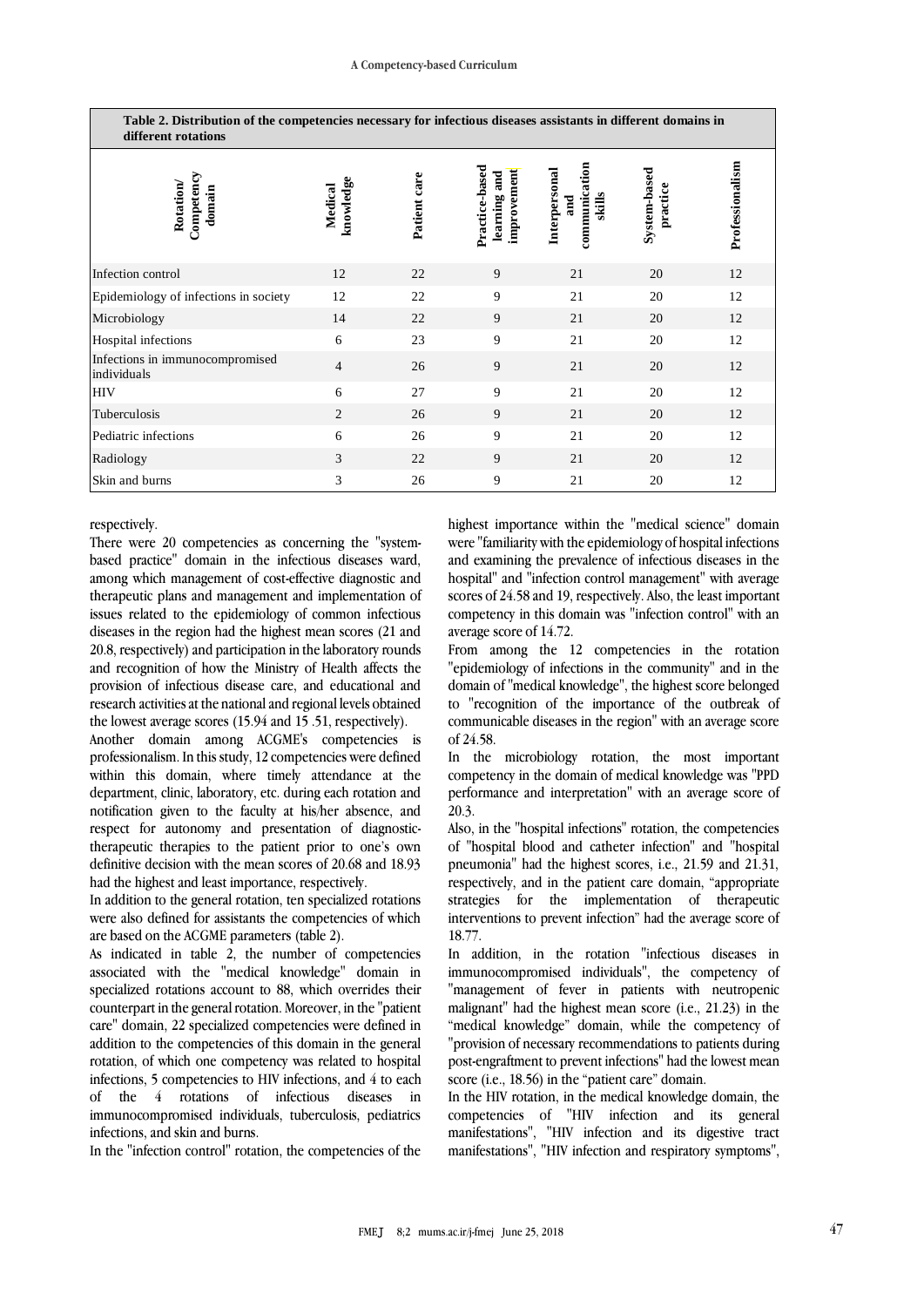"HIV infection and diagnosis and treatment", "HIV infection in women and children "and" HIV infection and opportunistic infections" obtained the same average score of 21.07, which indicates a similar importance in the view of the participants in this study. The competencies that were extracted in the patient care rotation were five, which included "recommendations for pregnant women with HIV", "recommendations for preventing the transmission of HIV to others", "determination of HIV staging in the HIV clinic and its appropriate management", "clear and accurate explanation of the course of HIV treatment, the importance of proper drug use, the risk of resistance, and drug sideeffects", and "clinical and laboratory evaluations of HIV patients with and without treatment-differentiated indication".

In the tuberculosis rotation, two medical knowledgeassociated competencies on "mycobacterial tuberculosis and associated clinical syndromes" and "anti-mycobacterial drugs" were obtained. Similarly, in the patient-care domain, the competencies of "proper management of the tuberculosis patient", "diagnosis and treatment of latent tuberculosis in high-risk patients", "correct treatment of individuals with positive PPDs or histories of contact with a tuberculosis patient" and "clear and precise explanation to the patient and his/her relatives about the course of tuberculosis (susceptible and resistant), the importance of correct drug use, disease complications and drug side-effects, transmission routes, transmission period, and the required precautions" were obtained.

The competencies in the medical knowledge domain in the pediatric infections rotation included "neonatal sepsis", "fever and rash in children", "neonatal meningitis", "congenital infections", "infection complications caused by vaccine", and "infection in patients with congenital immunodeficiency"; in the patient care domain, the competencies comprised of "performing LP in children", "brain shunt aspiration", "surface infection aspiration", and "performing BMA-BMB in children" with the mean scores of 20.37, 18.9, 18.85 and 17.94, respectively.

Also, the average scores obtained in the competencies required in the radiology rotation in the medical knowledge domain were "simple radiography interpretation", "CT scan", and "MRI interpretation" with mean scores of 20.56, 18.98. 17.69, respectively.

The competencies required in the "skin and burns" rotation in the domain of medical knowledge included "antibiotics", "dermatological diseases of viral and bacterial infections" and "burn infection" with average scores of 20.3, 19.19 and 18 48, respectively. In the patient care domain, the competencies comprised of "management of patients with severe skin reactions following infection or antibiotic use", "distinction between common rashes caused by infections and other causes, such as antibiotic allergies", " distinction between infectious and non-infectious rashes", and "prevention and treatment of infections in burn patients" with average scores of 21.11, 20.38, 19.97, and 18.69, respectively.

As the results of the study showed, the highest number of competencies defined in all general and specialized domains

was obtained in the "medical knowledge" domain, which seems obvious given the importance and key role of having basic knowledge in all affairs.

## **DISCUSSION**

The aim of this study was to develop the competencies needed to train in the infectious diseases specialty residency program in Iran. Based on the results of this study, a total of 216 competencies were extracted and subsequently categorized into one general rotation with 126 competencies and ten specialized rotations with 90 competencies. The competencies were defined according to the ACGME model in each rotation. The results showed that the most frequent competency in both general and specialized domains was medical knowledge, which seems evident given the importance and key role of having basic knowledge in all affairs.

The general and specialized categorization model of the competencies derived in this study is similar to the model defined in the General Medical Council (GMC) by the Joint Royal Colleges of Physicians Training Board (JRCPTB). In this council, standards have been stipulated for the training of physicians. The curriculum that was developed by the Council in 2010 for infectious diseases specialty residency, the competencies needed to train were categorized into general and specialized categories. However, in terms of the number of competencies in each category, there were 11 general and 19 specialized competencies in six domains (8). The difference in number between the GMC curriculum and the proposed one in this study is due to the fact that in the GMC model, these competencies are defined more broadly, while in the present study, competencies are defined more delicately. The GMC curriculum is also different as it defines indices separately for each of the knowledge, attitude, and skills domains to achieve competencies. Given that competency is a mixture of knowledge, attitude, and skills, this categorization seems to be in conflict with the definition of competency because when defining competency, the dimensions of knowledge, attitude, and skills cannot be defined separately.

In this study, inpatient and outpatient rotations were considered separately, which provided the basis for categorizing the required competencies, such that six domains were considered in each inpatient and outpatient rotation, according to the ACGME model. Moreover, for each of these domains, the relevant competencies were defined and categorized. The model obtained in this study is different from that of other curricula. For example, at the University of California, this category of competencies is based on ACGME domains, and the competencies are defined under each of the domains (7), while the inpatient and outpatient rotations are not mentioned. In this model of categorization, competencies are defined in general terms, ignoring specialized competencies. It is also not clear in the Californian curriculum at what stage each of these competencies will be attained. However, in the present study, a high number of competencies are defined in both general and specialized terms.

In the context of McMaster University of Canada, residents in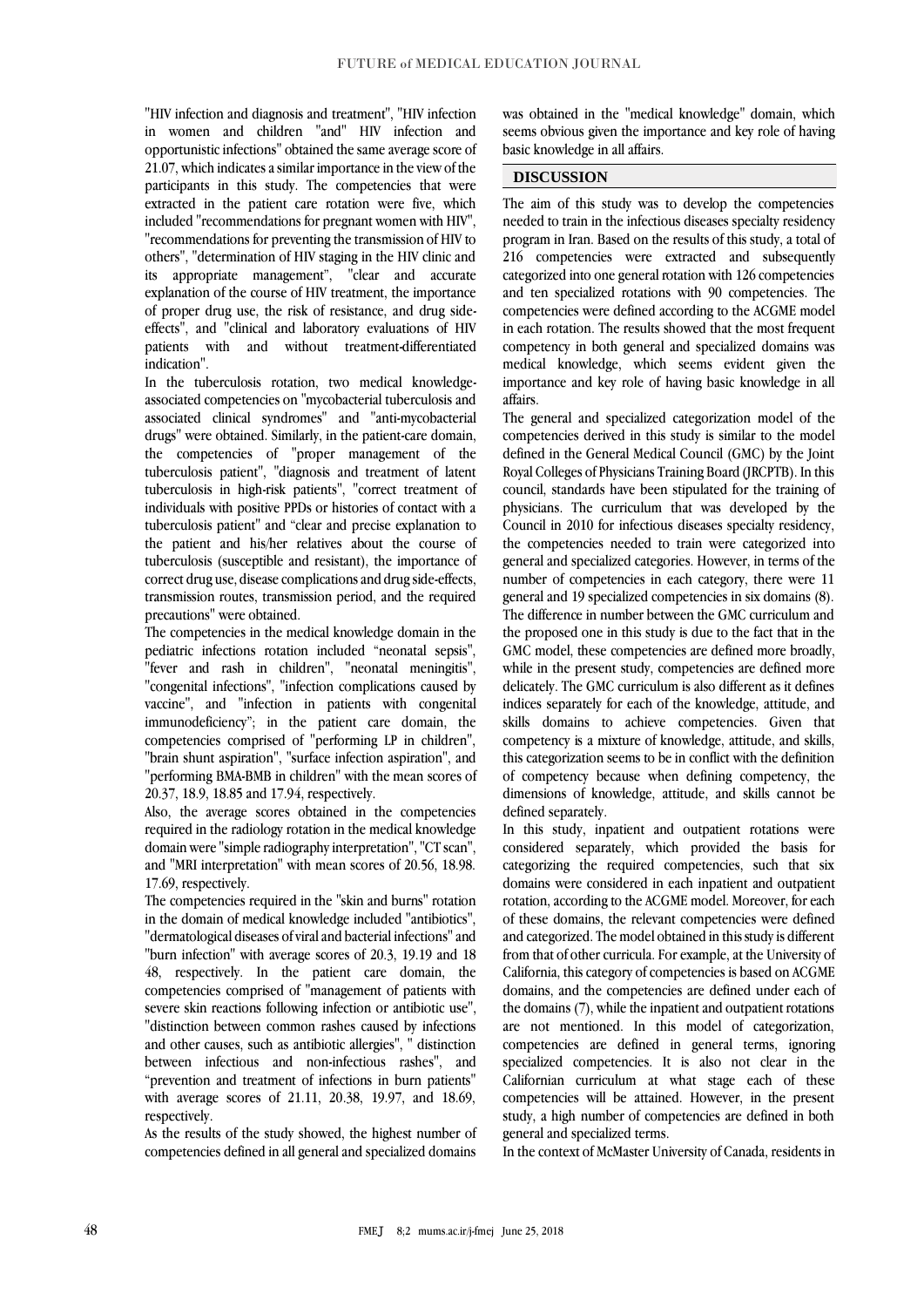the inpatient and outpatient rotations are trained according to the CanMEDs competencies approved by the RCPSC, although the details are not provided in the curriculum. However, categorization of the competencies according to the inpatient and outpatient wards are expressed separately. At this university, there are two years of training for residency program, with each year being divided into 13 educational blocks that are similar to the specialized blocks defined in the present study. This means that the specialized blocks are also considered, similar to the present study. Clinical (outpatient) courses are provided both in sectional and longitudinal terms. In practice, this is managed in the Iran-based universities of medical sciences longitudinally via educational clinics. The training chart for McMaster University is presented below (9).

At UCSF, the curriculum only points to hospitalization and outpatient rotations as well as the research phase. The curriculum provides opportunities for residents to encounter nearly 1,000 AIDS patients. The university also provides educational opportunities in the fields of epidemiology, microbiology and preserving antimicrobial drugs for assistants, which is similar to the competencies expected in the present study (10). Of course, because of the fact that the expected competencies in epidemiology, microbiology and antimicrobial drugs, etc. are of great importance to infectious diseases specialists, most of the curricula in this regard address these areas. Although some universities do not explicitly refer to these areas in the curriculum, this may be included in the details of the program.

At Emory University, the inpatient and outpatient rotations are considered from the onset, whereupon resident education is planned. Only in the outpatient rotation the residents need to have sub-specialized rotations such as hepatitis C clinic, organ transplantation clinic, TB clinic, the travel clinic, and the outpatient antibiotics therapy clinic (11). Since clinical education is today focusing more on outpatient training, it is reasonable to plan sub-special only in the outpatient ward. In addition to the curricula thus far discussed, in the curriculum developed by the Infectious Diseases Society of America (IDSA), residents are also planned to have clinical experiences in outpatient and inpatient rotations. In this program, the two types of "medical knowledge" and "technical and other skills" are only mentioned. The medical knowledge domain points to the formal educational courses or clinical experience of 25 disorders for which the residents learn how to prevent, assess, and manage them. The technical and other skills

domain also includes multiple skills in six separate areas, which are similar to our study; however, they are more limited in terms of planning (12). At this university, the residents undergo clinical experiences only for 25 infectionassociated dysfunctions, which reflects the need for native education in the respective country. This has also been considered in this study as concerns with the domestic needs of the infectious diseases discipline for education.

Comparison between different universities in terms of the number of competencies or expected rotations in the infectious diseases curriculum shows that few competencies have been considered in these countries. This can be attributed to two reasons: first, the subspecialization of the discipline in these countries and, secondly, inclusion of the general competencies in the undergraduate curriculum in these countries, whereby their number for specialized and sub-specialized courses is reduced.

Comparison between curricula of different countries and the currently proposed one showed that although the formulation of inpatient and outpatient rotations are considered, which is a significant issue due to its importance, this has been done differently. For instance, in McMaster and Emory curricula, from the very beginning, clinical experiences have been categorized into inpatient and outpatient rotations, and it is expected that the training of competencies will be achieved via these rotations. In the present study, outpatient and inpatient rotations are not addresses as comprehensively as discussed at other universities, and are defined only as the subset of the patient care domain. This difference may be due to the different formulation of various competencies in different rotations in this study, and it does not essentially make a difference in the acquisition of competencies. In fact, as the results of this study indicate, the outpatient or inpatient domains are discussed under each of the proposed rotations. This proposed curriculum formulation can be a hallmark of the emphasis on acquiring all six competencies in each rotation to achieve the objectives of the curriculum.

One of the findings of this study was focus on the pediatric rotation. In this regard, pediatrics infections is delivered on the Emory University's curriculum as a separate course in a three-year period (11). However, in the IDSA curriculum, this rotation is embedded into the infectious diseases fellowship curriculum, which is delivered as attendance in pediatric immunization clinics and electively as rotation in the pediatric inpatient ward (12). The difference in the delivery mode in each country can be due to the educational policies of the respective country. Attention to research in the

| Table 3. Arrangement of educational blocks at McMaster University for the two-year infectious diseases fellowship<br>training |                                       |                                              |                                       |                      |                                       |                            |          |                                    |                                                |
|-------------------------------------------------------------------------------------------------------------------------------|---------------------------------------|----------------------------------------------|---------------------------------------|----------------------|---------------------------------------|----------------------------|----------|------------------------------------|------------------------------------------------|
| $1^{St}$                                                                                                                      | Inpatient ID<br>(2 blocks).           | Bacteriology<br>$(2 \text{ blocks}).$        | Inpatient ID<br>$(2 \text{ blocks}).$ | Infection<br>Control | Inpatient ID<br>$(2 \text{ blocks}).$ | Molecular                  | Virology | Research                           | Mycology                                       |
|                                                                                                                               | year<br>Longitudinal Clinic           |                                              |                                       |                      |                                       |                            |          |                                    |                                                |
| 2 <sup>nd</sup><br>year                                                                                                       | Inpatient ID<br>$(2 \text{ blocks}).$ | Pediatric ID (HSC).<br>$(2 \text{ blocks}).$ | Elective                              | PH Lab               | Research                              | Community<br>$(2$ blocks). |          | Research<br>$(2 \text{ blocks})$ . | Outpatient<br>Clinics<br>$(2 \text{ blocks}).$ |
| Longitudinal Clinic                                                                                                           |                                       |                                              |                                       |                      |                                       |                            |          |                                    |                                                |